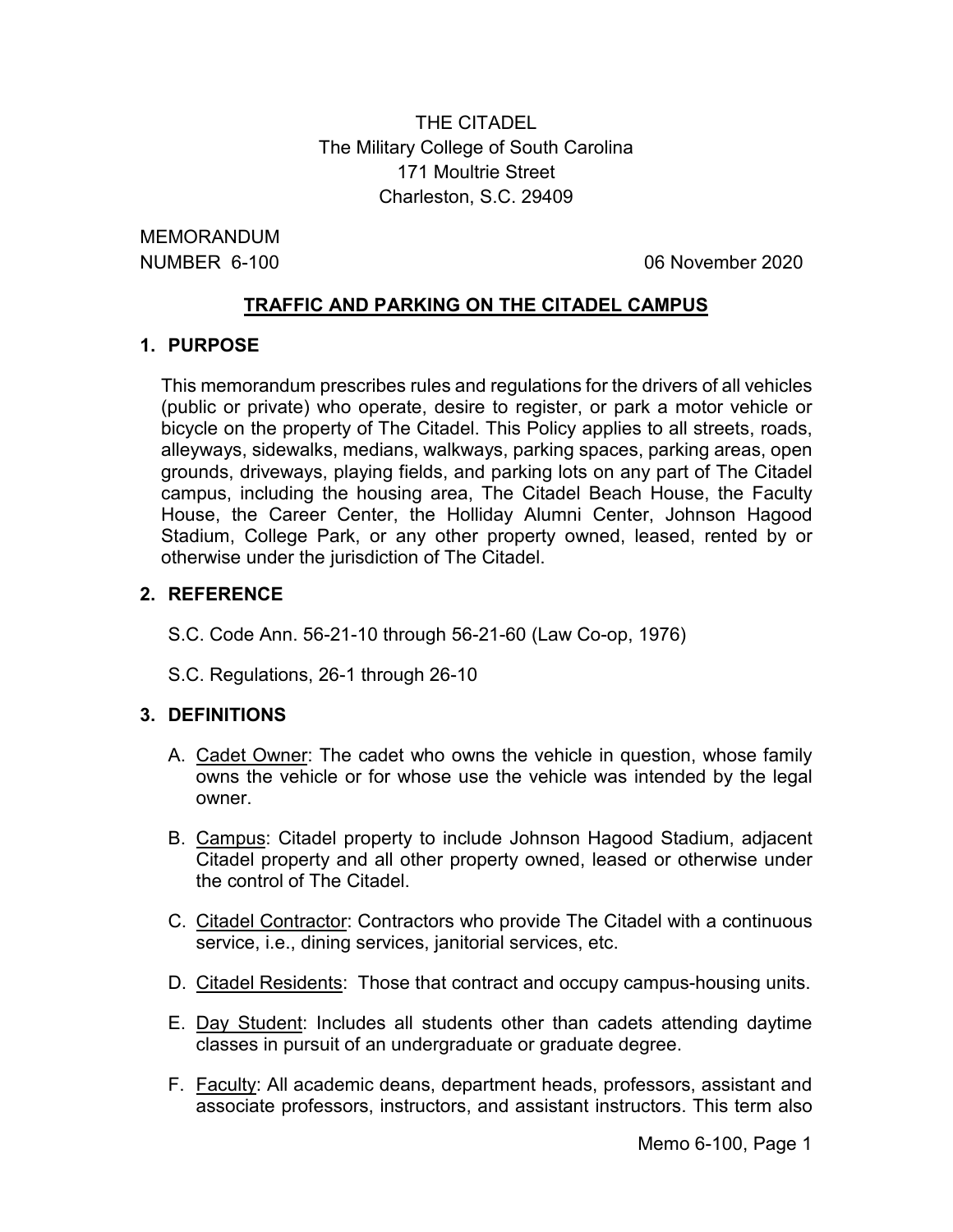includes professor emerita and Citadel salaried, part-time, or adjunct professors, instructors, and teachers other than graduate assistants.

- G. Graduate Assistants: Students pursuing advanced degrees while teaching, coaching, or interning with a department. They are normally not full-time employees of The Citadel and are not considered faculty or staff.
- H. Interagency employees: Employees of state offices or activities, which have business on The Citadel campus.
- I. Staff: All full-time Citadel salaried employees regardless of rank or position thirty hours or more per week who occupy a FTE position.

# **4. POLICY**

- A. Traffic Regulations.
	- 1. All vehicle operators must obey all South Carolina state laws, City of Charleston Traffic ordinances, City of the Isle of Palms ordinances, and Charleston County ordinances pertaining to vehicle operation and parking apply, as appropriate, as well as all posted signs, signals, and other traffic control devices and the lawful instructions of all uniformed Public Safety Officers, Parking Services Staff, Corps of Cadets Traffic Controllers while performing duties under the supervision and authority of the Department of Public Safety, City Police Officers, County Sheriff Officers, or State Troopers.
	- 2. State of South Carolina Uniform Traffic Tickets (State Form S-438 Revised 6-14) are issued by Citadel Public Safety Officers for moving violations and other specific violations as authorized by South Carolina law. The County of Charleston Magistrate's Court, the Municipal Judge on the Isle of Palms, and South Carolina General Sessions courts have jurisdiction to hear, try, and determine violations of the uniform code, traffic laws, and criminal acts committed on Citadel property within their respective jurisdictions.
	- 3. The registered owner of a vehicle is responsible for all parking and nonmoving violations concerning his/her vehicle while located on Citadel property. The cadet operator of a vehicle will also be held responsible for all moving violations regardless of whether the cadet is the registered owner of the vehicle. The operator of the vehicle is responsible for all moving violations. Athletic staff members who have been assigned a dealer-provided "courtesy car" will be responsible for all moving and parking violations for vehicles provided to them.
	- 4. The speed limit on public areas of The Citadel campus is 20 miles per hour, unless posted lower. The speed limit in the housing areas is 10 to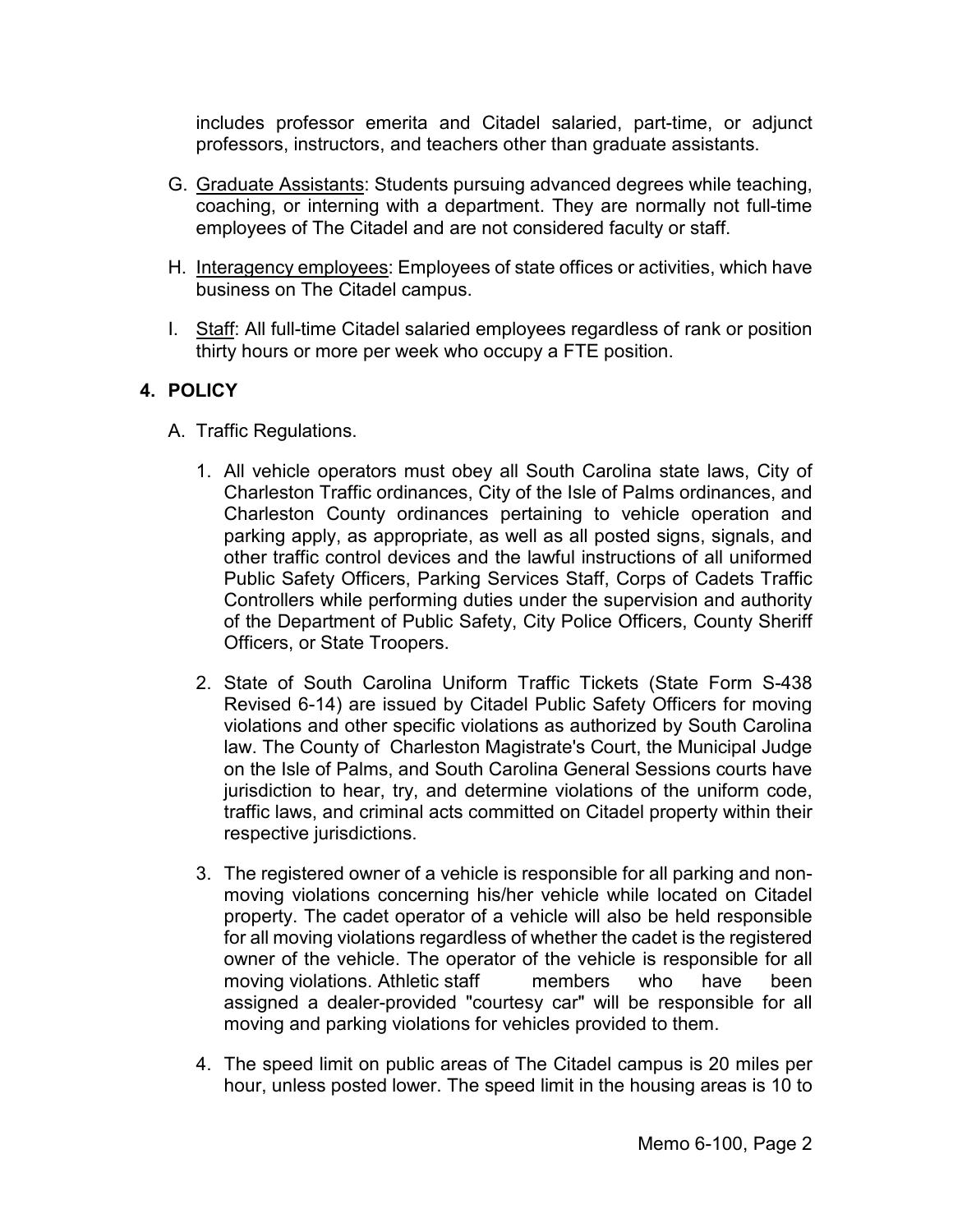15 miles per hour; check for posted speed. Pacing patrol cars, radar/Lidar, speed guns and/or lasers are used to monitor speed limits.

- 5. All vehicular traffic on campus MUST yield to pedestrians. Pedestrians always have the right-of-way on The Citadel campus.
- 6. No person shall interfere with, engage in dispute with, or otherwise hinder a Public Safety Officer, City Police Officer, or other designated traffic controller on The Citadel property in the performance of his or her duties. Disputes will be directed to the Director of Public Safety only after the individual disputing the instructions and directions of the traffic controller has fully complied with those instructions and directions. Under no circumstances shall the driver of a vehicle proceed, park, abandon, stop or otherwise impede the flow of traffic against the specific instructions of a designated traffic controller. Such individuals may be arrested, barred from the campus, and/or subjected to administrative actions, as appropriate. In addition, their vehicles may be immediately towed and impounded at their own risk and expense.
- 7. Vehicle traffic on campus is restricted during the hours of 2300 to 0700 hours to campus residents, their bona fide guests, current Citadel faculty, staff, contractors, and delivery personnel having reason to be on campus. Exceptions to this restriction may be authorized by the Director of Public Safety, Deputy Director, or when coordinated through college administration in unique situations. An exception to this restriction is granted for special events being held at a college venue.
- 8. S.C. Regulation 26-10 prohibits privately owned motorcycles, motorbikes, mopeds and motor scooters from operating on The Citadel campus. Privately owned motorcycles/mopeds must park at the designated motorcycle parking area.
- 9. All vehicle accidents occurring on campus must be immediately reported to The Citadel Department of Public Safety. PSAF Officers will be responsible for investigating all on-campus vehicle accidents. Public Safety, may request assistance from the State Highway Patrol Vehicle Accident Investigation Branch, if the situation warrants or if a PSAF vehicle is involved. Vehicle accidents occurring on Citadel property located off campus will be reported to PSAF Officer on duty, who will determine the appropriate law enforcement agency to investigate the accident.
- 10.The VP for Facilities & Engineering (VPFE) has final authority to create or remove parking areas and designate their use in coordination with the Director of Parking. In addition, Parking Services will coordinate through VPFE to create signs, signals, markings, other traffic and parking control devices, and aids necessary to implement the requirements of this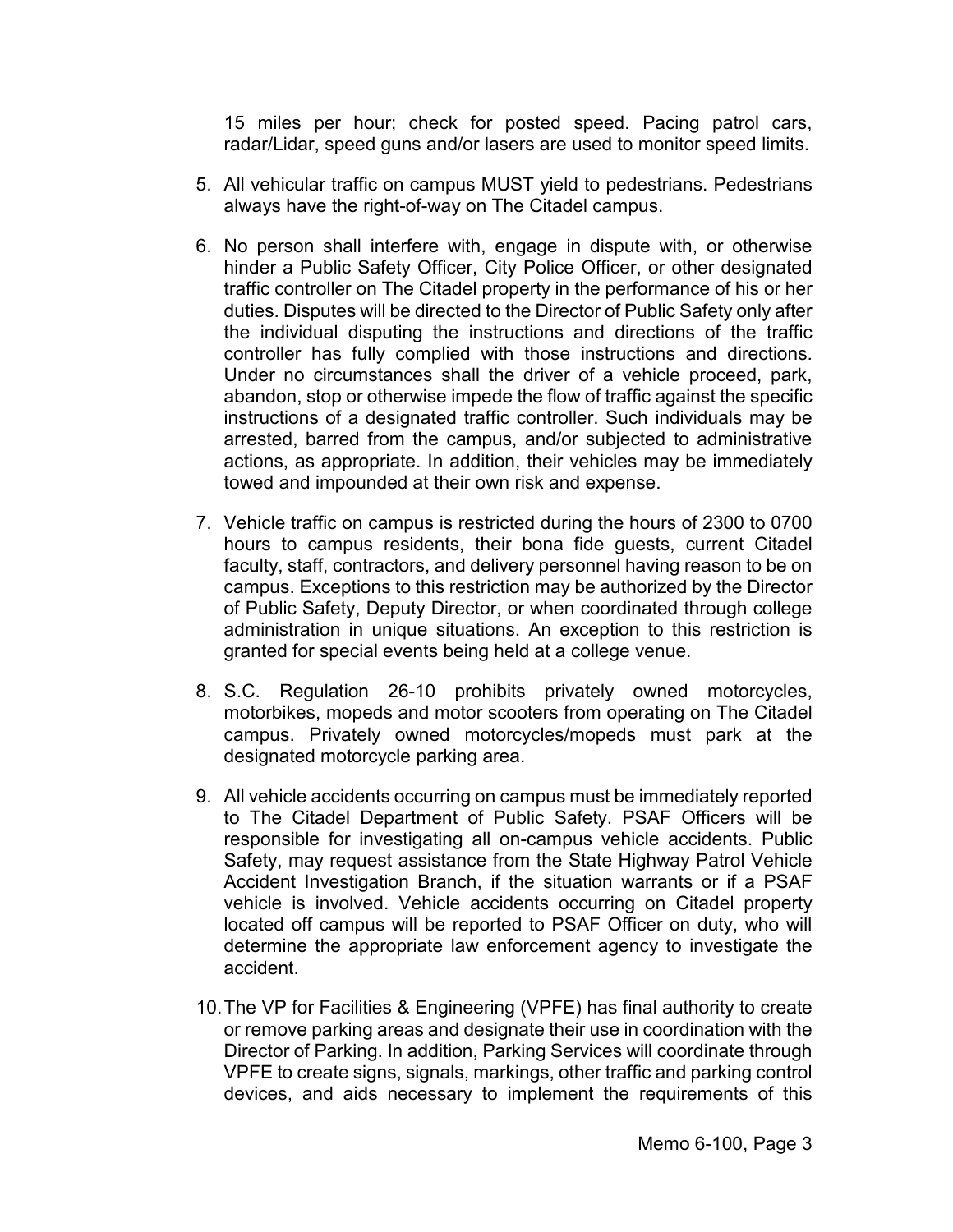policy. Suggested changes to this policy will be coordinated through public safety for consideration with final approval authority resting with the Directors of Parking and VP for Facilities and Engineering. The senior Public Safety Officer is authorized to take all necessary actions to control traffic and parking in the absence of the Department's Directors.

- 11.Emergency and Contingency Powers. With the approval of the President of the College, the Director of Public Safety and, in his absence, the Deputy Director of Public Safety shall have the authority to make, promulgate, and enforce special and emergency traffic controls and regulations. This authority includes designating one-way traffic flow, requiring traffic to stop, slow, evacuate, or be diverted, establishing parking areas, no-parking areas, time limits for parking, and causing signs, signals, traffic cones, barricades, and other traffic control devices and personnel to be placed to govern and direct the flow of traffic. Any person failing to obey any traffic regulations, device, sign, signal, marking, direction, or `traffic controller shall be subject to citation or arrest, as appropriate.
- 12.The Citadel assumes no responsibility for the care and/or protection of any automobile, trailer, bicycle, wagon, truck, tractor, or other vehicle (whether motorized or not) nor the contents thereof while the vehicle is operated or parked on Citadel property or on any other property for which The Citadel exercises control or interest.
- B. Parking Regulations General.
	- 1. All faculty, staff, and students (to include Citadel Residents) must purchase and display Annual Parking Permits on vehicles they intend to park on campus. The schedule of fees for Annual Parking Permits is published by the Treasurer's Office. Parking assignments for faculty, staff, contractors, cadets, students, and visitors, as appropriate, is prescribed at [Annex](#page-13-0) B.
	- 2. All vehicles parked on The Citadel campus must be in full compliance with and qualified under the laws of the State of South Carolina, or the state in which the vehicle is licensed. Vehicles must display a current license plate and a current inspection sticker, if required in the state it is registered. Vehicles must be in good operating order. If a vehicle is not in operating condition, the vehicle must be made operable and registered within 30 days or it may be removed from the campus at the owners risk and expense.
	- 3. The Citadel Department of Public Safety parking citations will be issued for parking violations. Some of the most common violations for which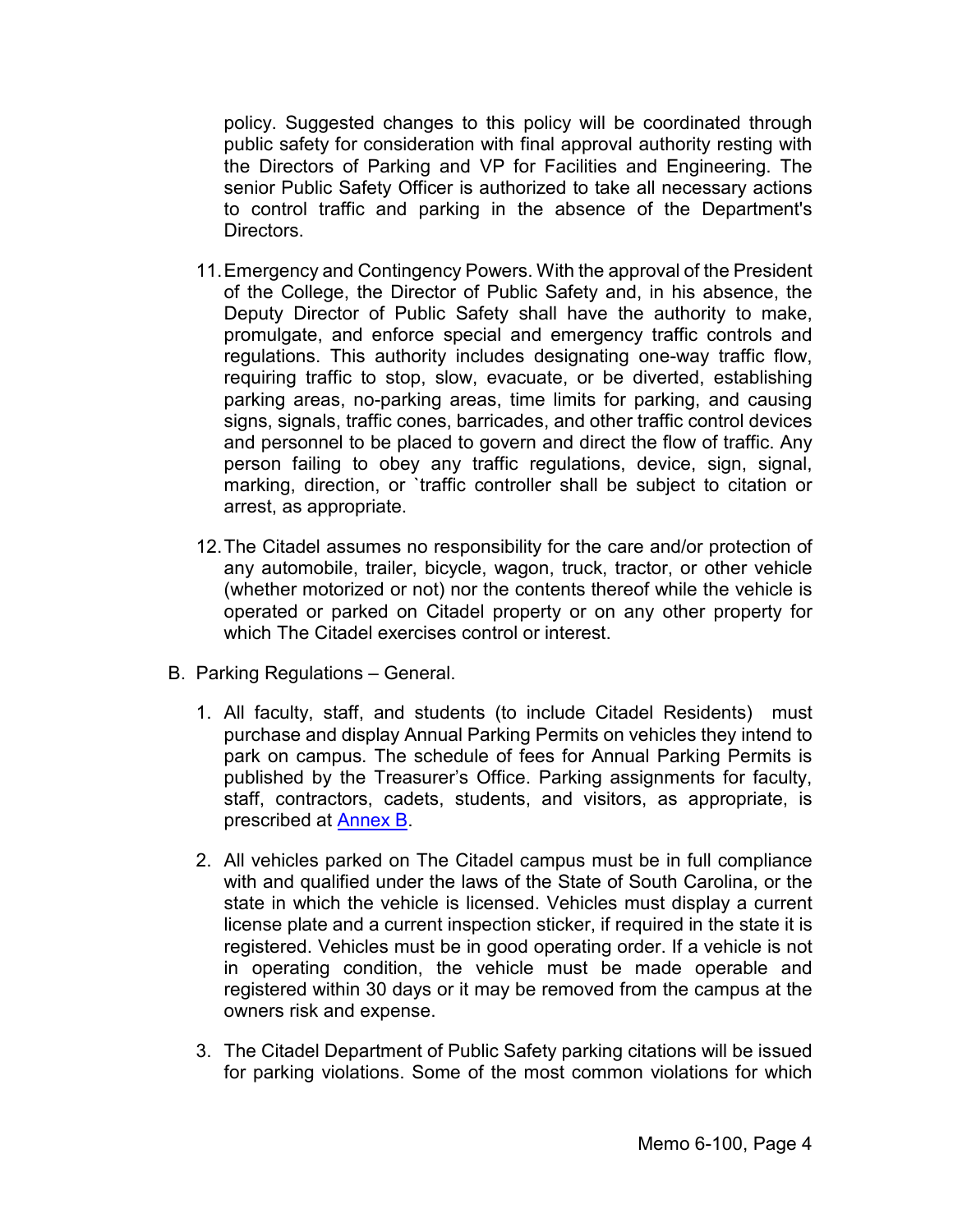parking citations will be issued include, but are not limited to, the following:

- a. Parking Improperly (Non-designated parking areas),
- b. Parking in a "No Parking" Zone,
- c. Parking in a Loading Zone,
- d. Blocking a sally port, sidewalk, or driveway,
- e. Parking in a Reserved Space without authority or displaying an appropriate permit,
- f. Parking in a Fire Lane or blocking access to a fire hydrant,
- g. Failure to properly register a vehicle,
- h. Parking overtime in marked locations (See notes below),
- i. Parking in a roadway, or on a curb where prohibited, or on a yellow curb, or
- j. Failure to appropriately display a Parking Permit/Decal.

**NOTE:** Citadel Parking Citations may be appealed to Parking Services within fourteen (14) days. The fine for parking illegally is twenty-five (\$25) dollars. Fines which remain unpaid after ten (10) days will be posted to the violator's account for collection. Five or more parking citations to the same vehicle will result in the vehicle being booted. Unregistered vehicles which receive three (3) parking citations will be booted upon receipt of the 3rd parking citation. The boot removal fee is fifty (\$50) dollars. Vehicles that remain parked for seventy-two hours after a boot is placed are subject to being towed, at owner's risk and expense.

- 4. Vehicles parked in areas marked for limited use, with appropriate signage, will be monitored by the Traffic Enforcement Officer for strict compliance. If a vehicle is deemed to have been left parked in a timelimited space beyond posted time restrictions, the violator will be issued a parking citation for the offense.
- 5. Parking, standing, loading, or unloading on streets posted as "No Parking, adjacent to yellow curbs, or on the concrete pads along Jones Avenue, is prohibited.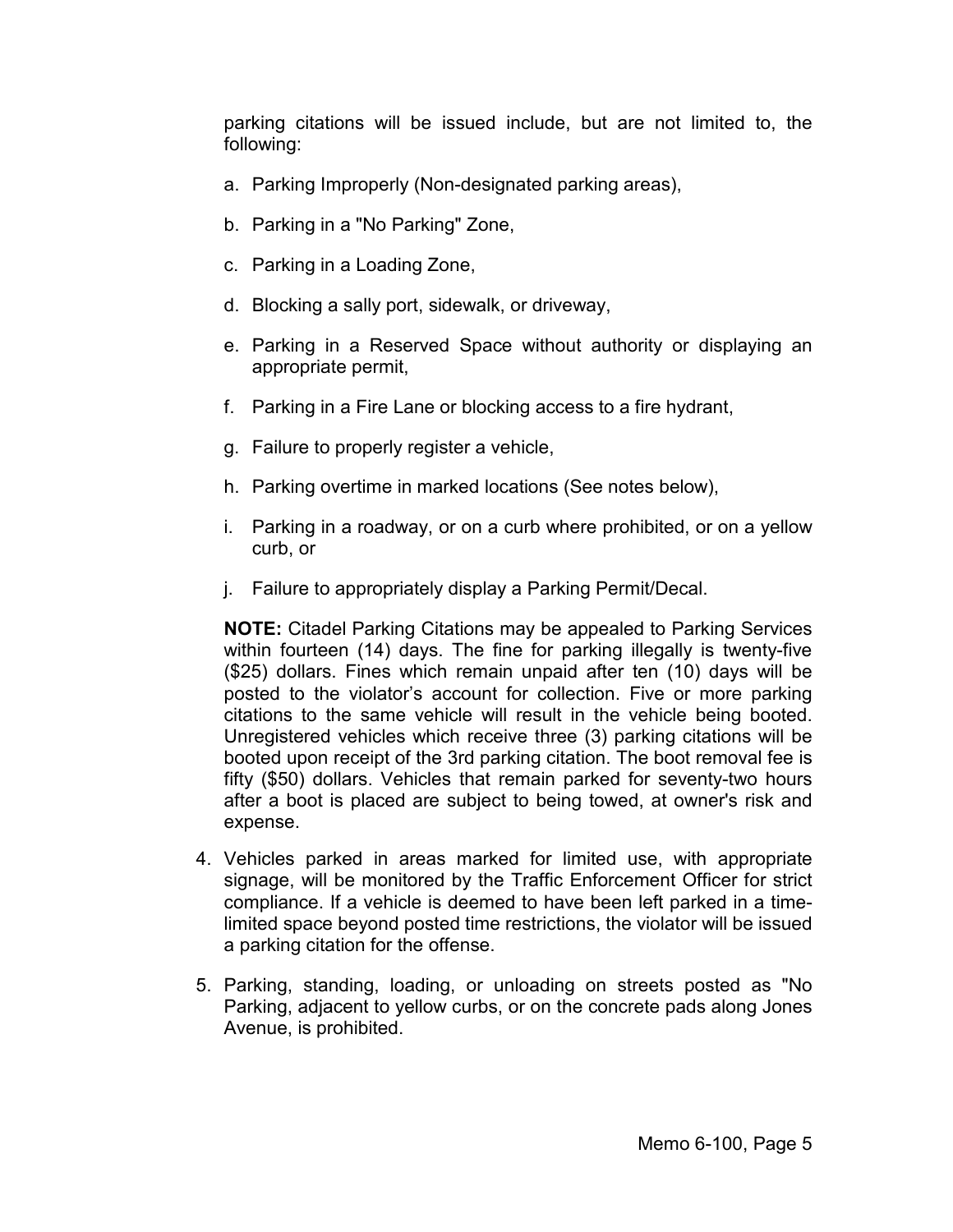- 6. Illegally parked vehicles in the immediate vicinity or adjacent to student housing, permanent or temporary, or a special event venue will be ticketed immediately and may be towed at the owners expense.
- 7. Traffic and parking on streets in faculty/staff residential areas are limited to residents and their bona fide guests, as more fully described below (Guests of campus residents must obtain a temporary permit from Public Safety and display it properly while parking on campus). Students are not permitted to park in the faculty/staff residential areas at any time without the prior specific coordination and approval of The Citadel Department of Public Safety.
- 8. Parking in a lane of traffic, in the roadway, an alley, on a narrow street (two lanes with "no parking signs"), or in an aisle of a parking lot is not permitted. Violators may be ticketed and/or towed at the owners' expense.
- 9. Vehicle parking and/or standing on Jones Avenue or on the concrete pads in front of the barracks is prohibited. However, special concession is made for cadet students who may park on the barracks side of Jones Avenue to load and unload vehicles during holiday periods and at end of spring semester and for summer break. Students who violate this policy may be ticketed for blocking a fire lane.
- 10.Recreational vehicles and other oversized vehicles may not be parked, even temporarily, on The Citadel campus. Boats/trailers being stored on campus should be with the coordination of Facilities & Engineering.
- C. Parking Permits.
	- 1. All evening students, Adjunct faculty, part time staff, inter agency personnel, Citadel contractors, and their employees who park or operate a vehicle on The Citadel campus must obtain a parking permit through The Citadel Department of Public Safety. All full time employees will have their decals issued at The Citadel's Human Resources department located just outside of the Hagood Gate. Only these individuals are eligible to obtain parking permits, as long-term parking privileges are reserved for persons officially associated with The Citadel who have a need for regular access to campus.
	- 2. For special events/meetings sponsored by an on-campus agency and approved by Public Safety' an agency made parking placard may be used. The visitor vehicle will park in designated parking and have the placard placed on the dash of the vehicle in plain sight. The placard will have the sponsoring agency name, the beginning and end date of the event and the location of the authorized parking location. A copy of the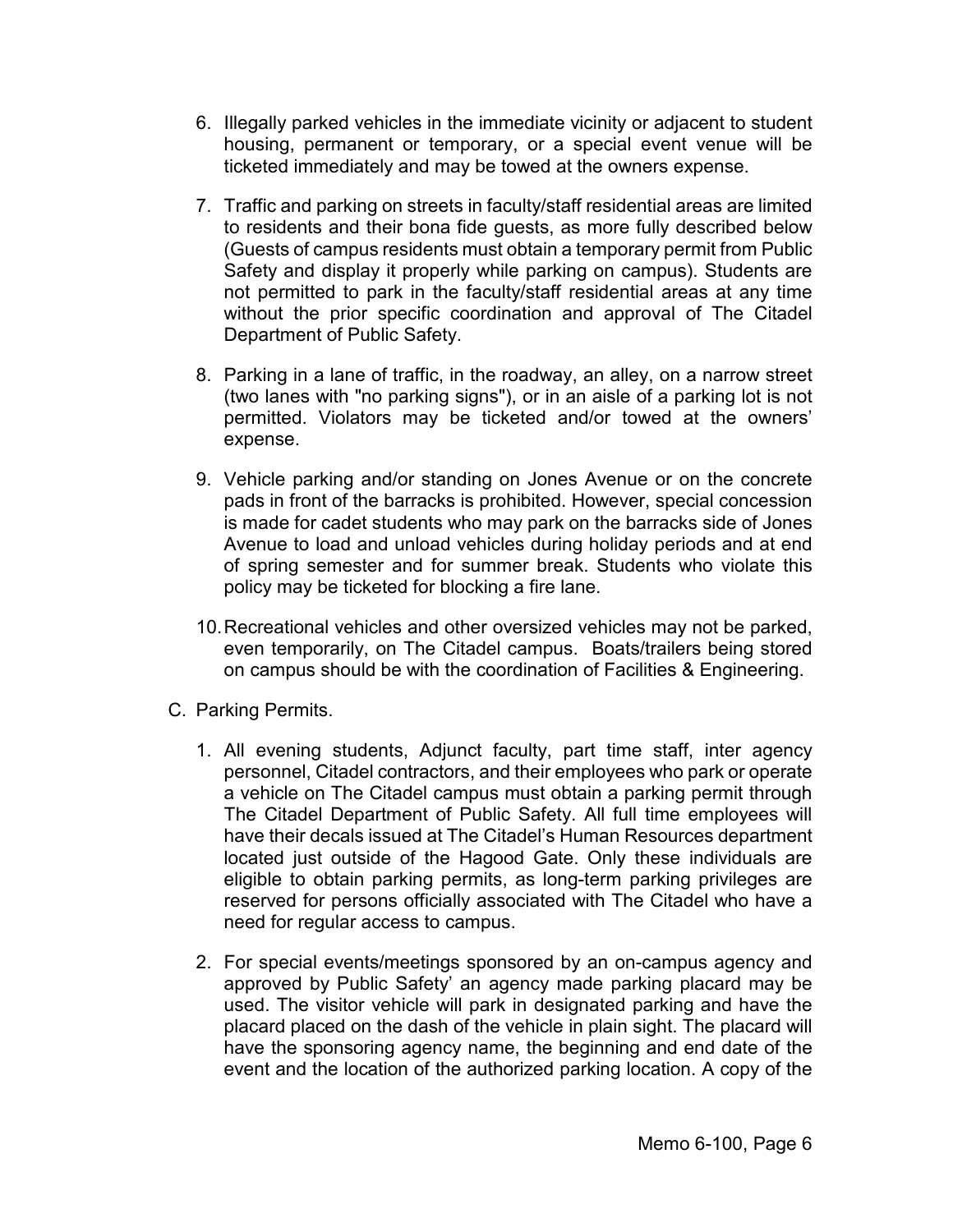agency generated parking placard will be furnished to The Citadel Department of Public Safety.

- 3. Parking permits must be obtained immediately upon or prior to entry to the campus unless otherwise scheduled. All permits must be prominently displayed in the manner designated for the specific type of permit. Failure to properly display the permit may result in a parking citation. Temporary permits for all categories of personnel authorized to park on The Citadel Campus will be issued as necessary to accommodate the needs of The Citadel and the individual.
- 4. Permits for student vehicles will be by academic semester, summer session, or academic year (August - May). Faculty, staff, Citadel permanent contractor, and interagency employee permits will be issued annually or as appropriate.
- 5. Each member of The Citadel Corps of Cadets registering a vehicle will be issued two decals authorizing the cadet to park in a specific location. The decals will be placed on the front and rear of the cadet's vehicle as follows:
	- a. The front decal will be affixed to the windshield, using the adhesive on the back of the decal, above the rear-view mirror with the lower edge just above the upper edge of the mirror.
	- b. The back decal will be affixed to the glass, using the adhesive on the back of the decal, in the upper left hand corner of the window.

**NOTE:** If a cadet student does not have access to the vehicle, initially registered, but expects to have use of it at a later date a temporary permit will be issued to them for less than 30 days. If the vehicle for which the temporary pass is issued is to be used for more than thirty days, the student must make necessary arrangements to have a new set of decals made through the Commandant's Department. If the student's vehicle changes, a new set of decals will be issued through the Commandant's Department at no additional expense.

- 6. Day, 5<sup>th</sup> Year Student, Citadel Graduate College (CGC), summer school, Marine Corps Enlisted Commissioning Educational Program (MECEP), Seaman to Admiral - 21 (STA-21) and veteran students must purchase a hanging tag authorizing them to park in specified lots on or near campus.
- 7. Faculty, staff, inter agency personnel with offices on the campus, and Citadel permanent contractor personnel in supervisory positions (Food Service and Contract Janitorial) will be issued hanging tags authorizing them to park in a specific lot or location. The registrant may move hanging tags from vehicle to vehicle as required, provided that the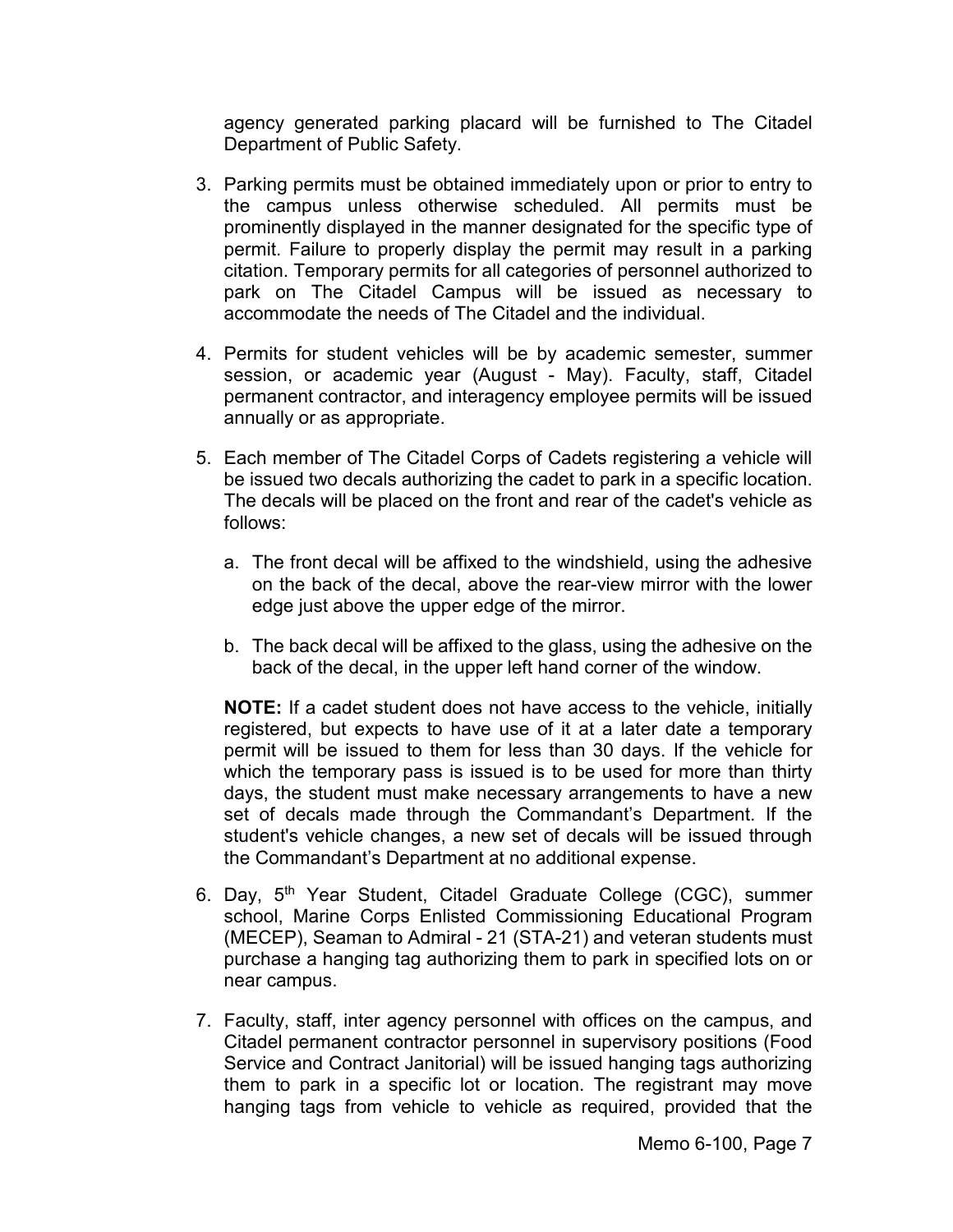vehicles involved are properly registered, leased, or loaned to the individual for his/her use.

NOTE: All registrants, with the exception of Cadet Students, who are authorized to park on The Citadel's campus may purchase a second decal for convenience, at one half the cost of the first tag.

- 8. Campus residents must purchase a permit for each vehicle they park in campus parking lots. A free hanging residential permit will be issued for each vehicle to park in designated residential housing area spaces. However, residents who purchase a parking permit for a vehicle to park in a faculty/staff parking lot need not obtain a residential permit for that vehicle. Public Safety will issue up to two free residential parking permits per household. All other vehicles owned by campus residents and parked in residential parking must pay a current or prorated fee for each vehicle.
- 9. Construction and other contractor personnel will be issued parking permits for supervisor or company vehicles to park at/in their construction or work site. These permits will be coordinated through the Parking Director, Associate Vice President of Facilities, Engineering and Safety or the Resident Architect, and approved by the Parking Director, Director or Deputy Director of Public Safety.
- 10.Parking permits may be issued for such activities as athletic camps, academic seminars, and special events. Normally, these permits will be for a specific parking location and for a very limited time. A fee may be charged, as appropriate.
- 11.Members of The Board of Visitors will be issued permanent parking decals by the President's Office in recognition of their contributions to the College. These decals will be displayed on the bumper of the vehicle and will be replaced at no cost, as required. Emeritus members of the faculty and staff will be issued restricted parking passes from the office of Parking and approved by the president if the retiree has a need to return to campus for consulting on projects or research. Persons issued these decals or passes may park in any faculty/staff parking lot on campus unless designated as reserved.
- 12.Bicycles do not require a parking permit but must be registered with the City of Charleston Police Department. Bicycles are not allowed in any campus building. Bicycle racks, placed at prominent locations across the campus, are the only authorized locations for securing bicycles.
- 13.All bicycles ridden in the City limits are required to have a City bicycle license. The greatest benefit to having your bicycle registered is that the serial number will be recorded with the Charleston Police Department. If your bicycle is ever stolen, in Charleston or elsewhere, you only need to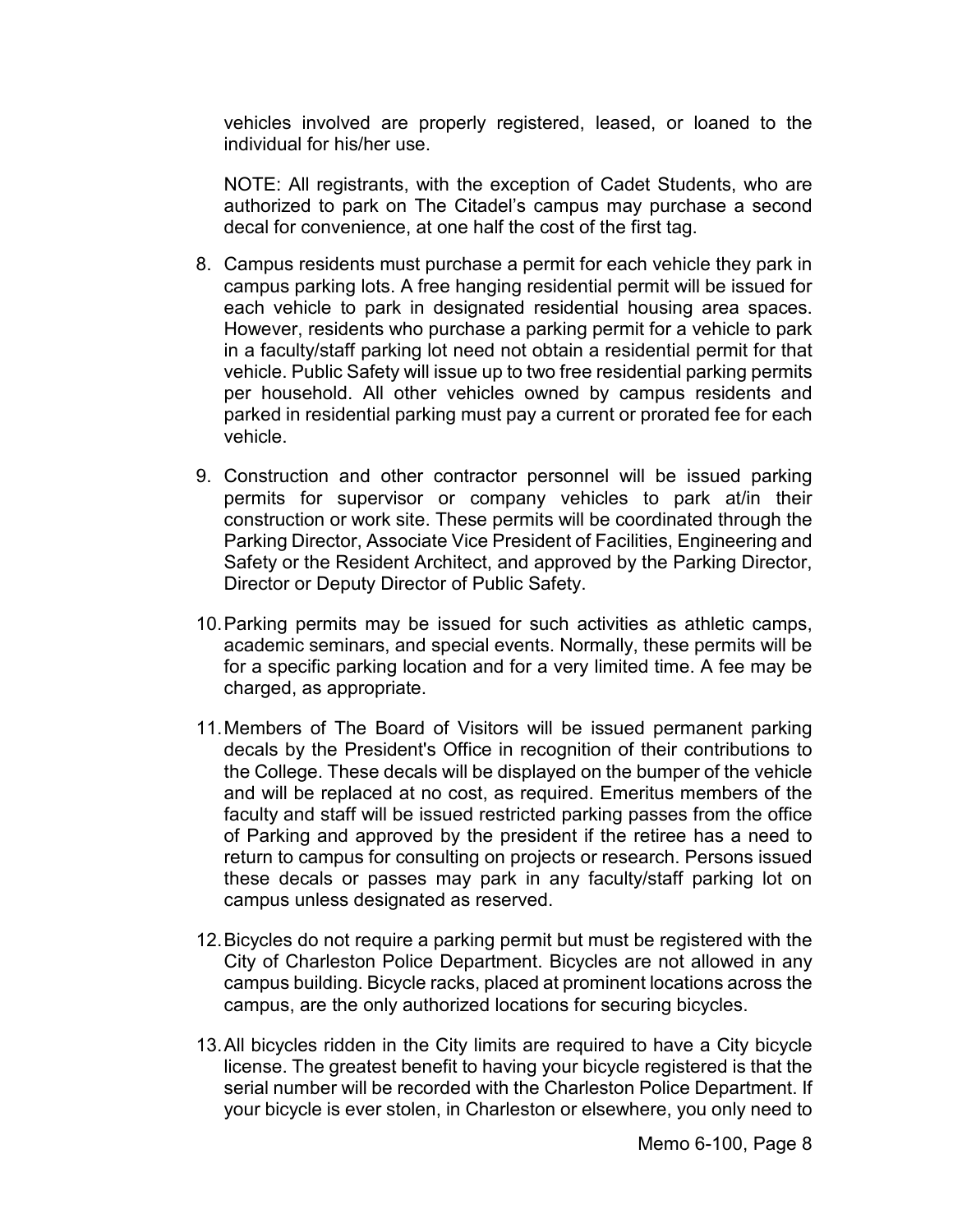tell the officer it has a City of Charleston license and they can call dispatch to get the necessary information to file a report. Bring your bicycle to the Records Section at Charleston City Police Department located at 180 Lockwood Boulevard between 7:00 AM and 5:00 PM to be registered. Department personnel must actually see the serial number on the bicycle to verify. A paper copy will not suffice. Present your state issued ID or license. It is requested that the receipt of purchase be presented, however it is not required. The license fee is \$1.00. Questions regarding bike licenses can be addressed by calling the records section at 843-720-2427.

- 14.Parking permits must be removed from vehicles upon expiration or when recipient's status changes. Removal of the permit is the responsibility of the recipient, who will be held responsible for all citations issued for violations to the vehicle displaying the permit.
- D. Towing and Impoundment.

The Citadel Department of Public Safety and Parking may have a vehicle towed, impounded, and stored at the owner's risk and expense under any of the following conditions:

- 1. The vehicle is blocking a sally port,
- 2. Illegally parked vehicles in the immediate vicinity or adjacent to student housing (battalions), permanent or temporary, or a special event venue will be ticketed immediately and may be towed at the owners expense,
- 3. The vehicle is blocking a driveway, a properly parked vehicle, a service entry, a loading zone, or is otherwise creating a hazard in the opinion of the Public Safety Officer,
- 4. The vehicle is illegally parked and a total of five cumulative parking citations have been issued,
- 5. The vehicle is in a restricted parking area without displaying a valid permit for the area or parking space,
- 6. The vehicle is blocking a lane of traffic,
- 7. The vehicle is disabled and/or appears abandoned,
- 8. The vehicle appears inoperable (flat tires, engine partially dismantled, etc.) and has not been operated within the past 30 days,
- 9. The vehicle displays an expired license plate and has not been moved within the past 30 days,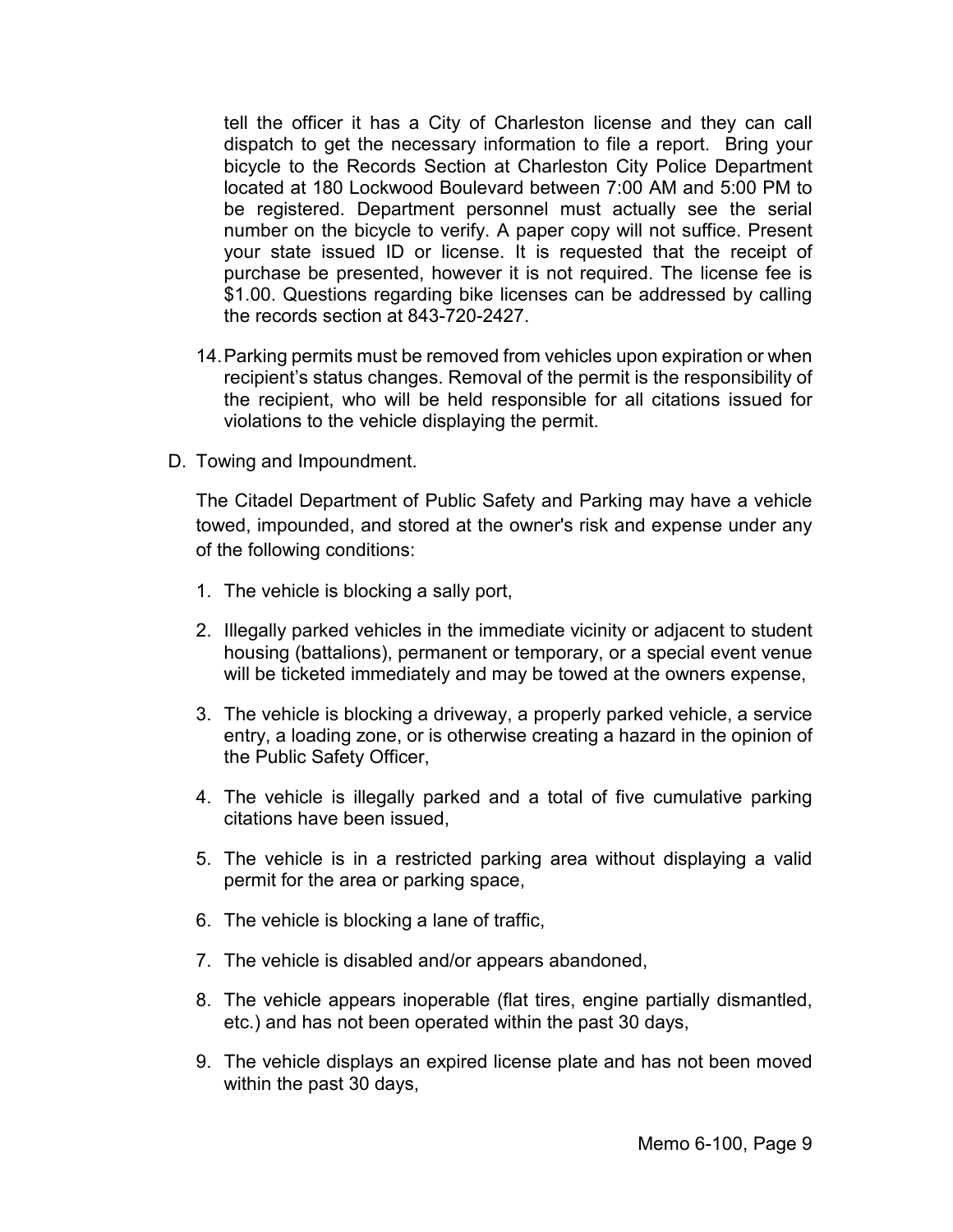- 10.The operator refuses to move the vehicle when directed to do so by a Public Safety Officer or traffic controller in the performance of duty,
- 11.The vehicle is double parked for any reason,
- 12.Unregistered vehicles parking on The Citadel Campus or properties owned /controlled by The Citadel that have received three (3) parking citations will be booted and after forty two (42) hours may be towed at the owners risk and expense, or
- 13.Cadet parking, in on and off campus lots, for Citadel sponsored events will be directed by operations orders published by the Commandant's Department. Failure to comply with specific direction issued per Operations Order (OPORD) may result in the student's vehicle being towed and stored at his/her risk and expense.

#### **5. COMPLIANCE**

Non-compliance with this policy may result in criminal prosecution, the revocation of the right to park or drive on The Citadel campus, and/or other disciplinary action.

#### **6. NOTES**

#### **A. Dates of Official enactment and amendments:**

Approved by the Senior Vice President for Operations and Administration on 06 November 2020.

#### **B. Responsible Department:**

Department of Public Safety

## **C. Responsible Official:**

Director of Public Safety

## **D. Cross References:**

None

## **7. RESCISSION**

Memorandum No. 6, dated 30 May 2007 and Memorandum 2-15, dated 31 August 2009 are rescinded.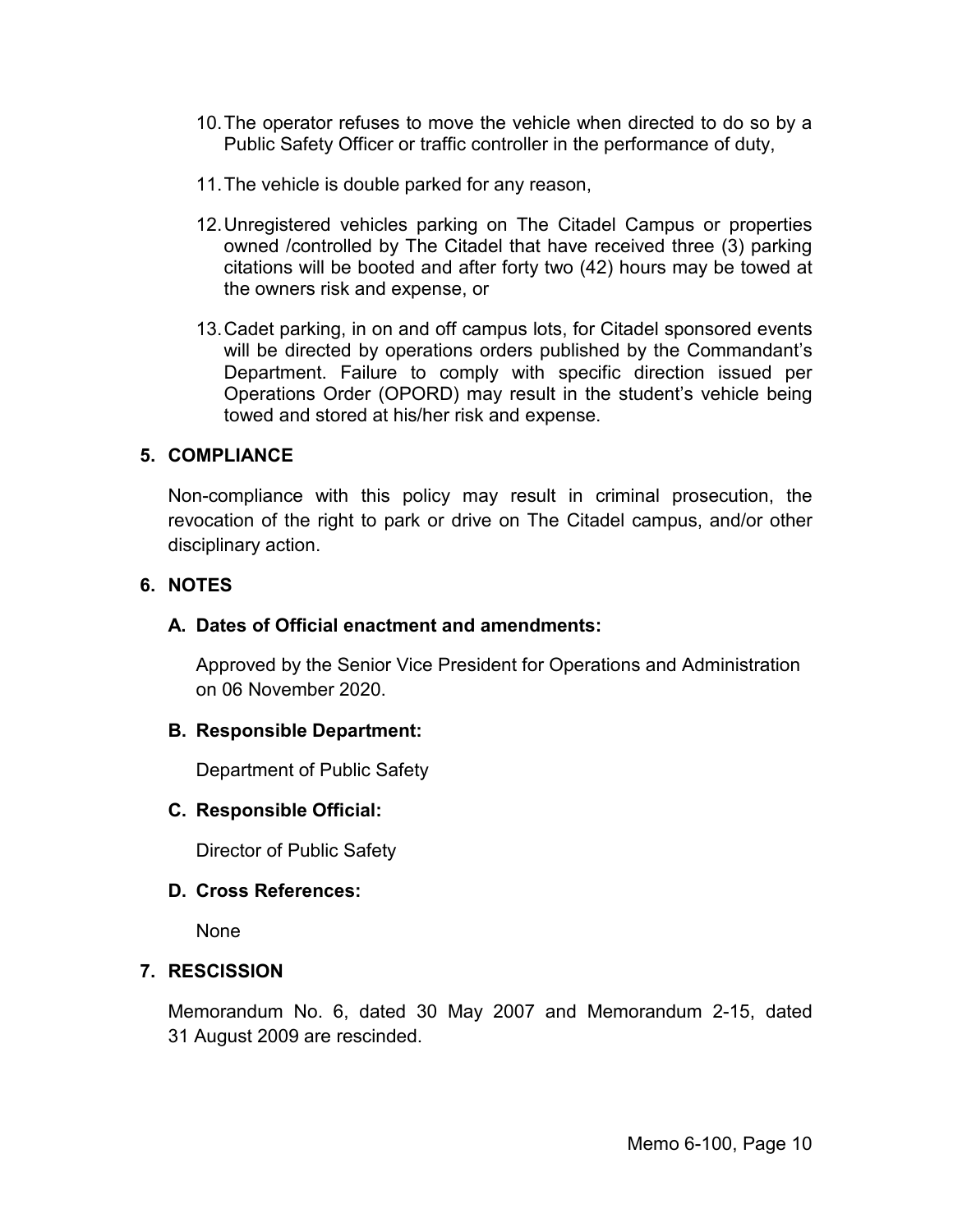# FOR THE PRESIDENT:

OFFICIAL THOMAS G. PHILIPKOSKY Colonel, USAF Retired Senior Vice President for Operations and Administration

## **Attachments**

[Annex A,](#page-11-0) Schedule of Fees for Annual Parking Permit [Annex B,](#page-13-0) Assignment of Parking Lots for Vehicles on The Citadel Campus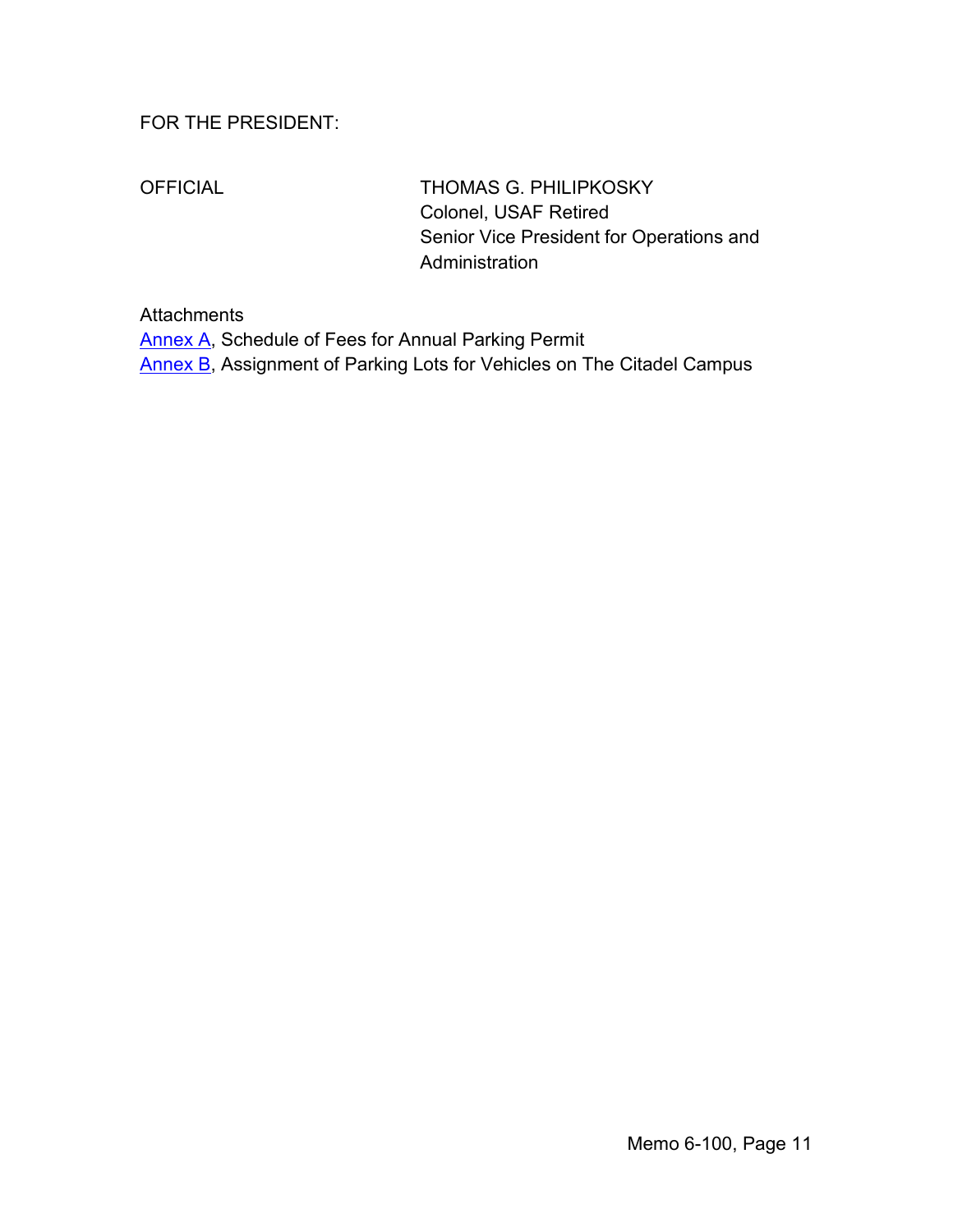# **Annex A**

# <span id="page-11-0"></span>**Schedule of Fees for Citadel Parking Permit (As of 1 July 2016)**

- 1. Student Parking Rates: Charged to Student Accounts by Treasurer's Office
	- A. Cadets: \$632 (charged annually for Fall / Spring semesters)
	- B. CGC Students (Graduate / Evening Undergrad): \$72.00 per semester (Fall/Spring)
	- C. Maymester, Summer Session 1, Summer Session 2: \$72.00 (includes all sessions)
- 2. Additional Student Categories: Collected by Parking (charged annually for Fall / Spring semesters)
	- A. MECEP/Active Military: \$151.00
	- B. 5th year and Veteran Students: \$151.00
	- C. Graduate Assistants: \$151.00
- 3. Faculty / Staff Annual Rates: Processed through Citadel Payroll (charged at 1/24 of annual rate over 24 pay periods). Non-Payroll staff can purchase by month, by semester or by year.
	- A. Faculty and Staff (Less than \$24,999): \$151.00
	- B. \$25,000 to \$39,999: \$253.00
	- C. \$40,000 to \$59,999: \$378.00
	- D. \$60,000 to \$74,999: \$506.00
	- E. \$75,000 to \$99,999: \$631.00
	- F. \$100,000 and above: \$650.00

**NOTE**: Personnel at the Level of Vice President and Deans are authorized to have reserved parking and will pay at a higher rate of \$900 to reserve a spot.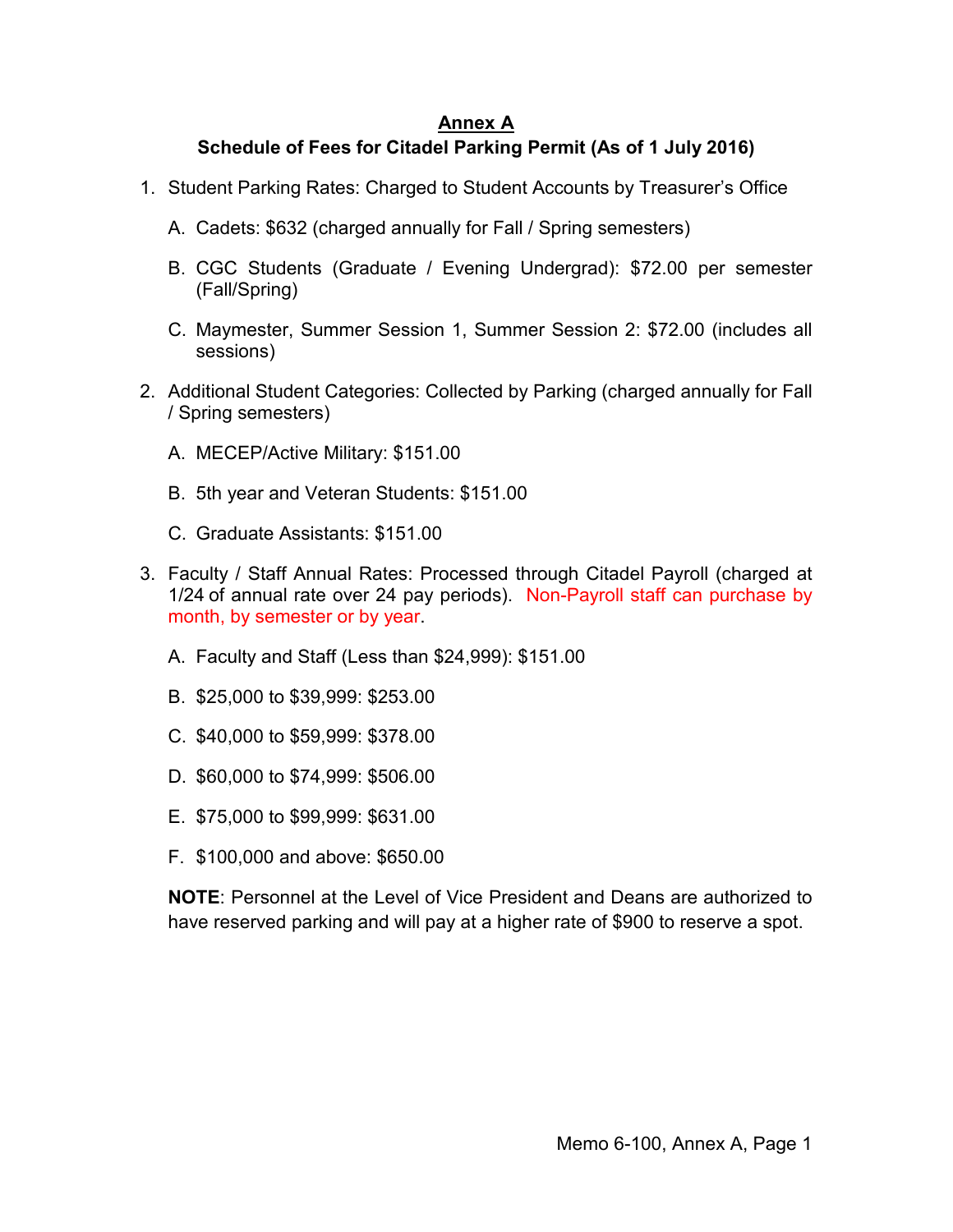**NOTE:** Additional vehicle permits may be purchased for half of the original price, but both vehicles cannot be on campus at the same time. Two employees in the same house must buy two decals if they both want to park on campus at the same time. Parking and reserved parking fees for new employees will be prorated on a monthly basis. Vehicle permits are purchased and issued for any parking lot on The Citadel campus with the exception of cadet spaces or any space marked "Reserved." They will consist of fixed decals for Cadets, and hanging tags for faculty, staff members and others. Parking in a space reserved for someone else or in other than an assigned lot will result in parking violation enforcement. (See attachment campus map depicting parking lots.) Payment of parking fees will be made as a payroll deduction. Employee citations can be payroll deducted if they remain unpaid after 45 days. Cadet parking lots will be identified with appropriate signage.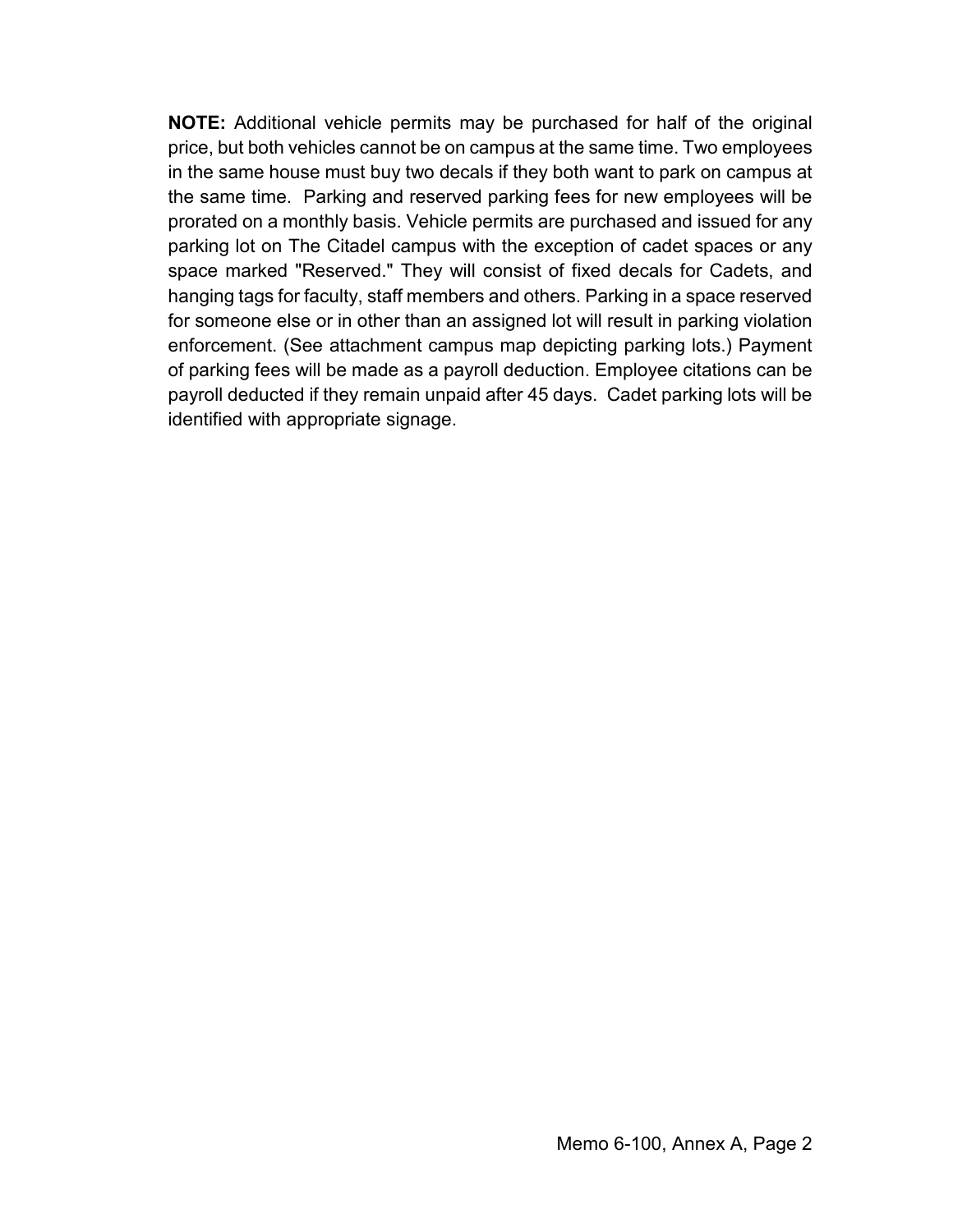# **Annex B**

## <span id="page-13-0"></span>**Assignment of Parking Lots for Vehicles on The Citadel Campus**

- 1. Faculty, Staff and Contractors.
	- A. Reserved spaces will be offered to the President, Vice-Presidents, Associate Vice Presidents and Deans. If a reserved parking space is not in use between 1700 and 0600, it is available to others authorized to use the parking area.
	- B. Faculty and staff vehicles with a valid parking decal displayed may park in any parking lot on The Citadel campus; however, reserved spaces are still not allowed. Assigned personnel should, whenever possible, park in the lot closest to their work place.
	- C. Contractor parking is normally limited to the "lay-down area" for construction projects. Contractors and subcontractors will be assigned parking in a specific lot as is the case for the food service contractor. Janitorial contractor parking on campus is limited to the senior supervisory personnel and is located adjacent to the janitorial offices (Two spaces).
	- D. All military-use vehicles that are untagged but authorized to park on The Citadel campus will park in designated areas. On the north end of campus, military/Government vehicles, when not in use, will be parked in the spaces designated for their use in the FES compound. On the south end of The Citadel campus military vehicles, when not in use, will be parked in the gravel lot located adjacent to Kovats lot and inside the fence line adjacent to the Congress Street lot. Upon completion of tasks requiring use of these vehicles they may not be left unattended in faculty/staff lots but returned to the authorized parking as outlined above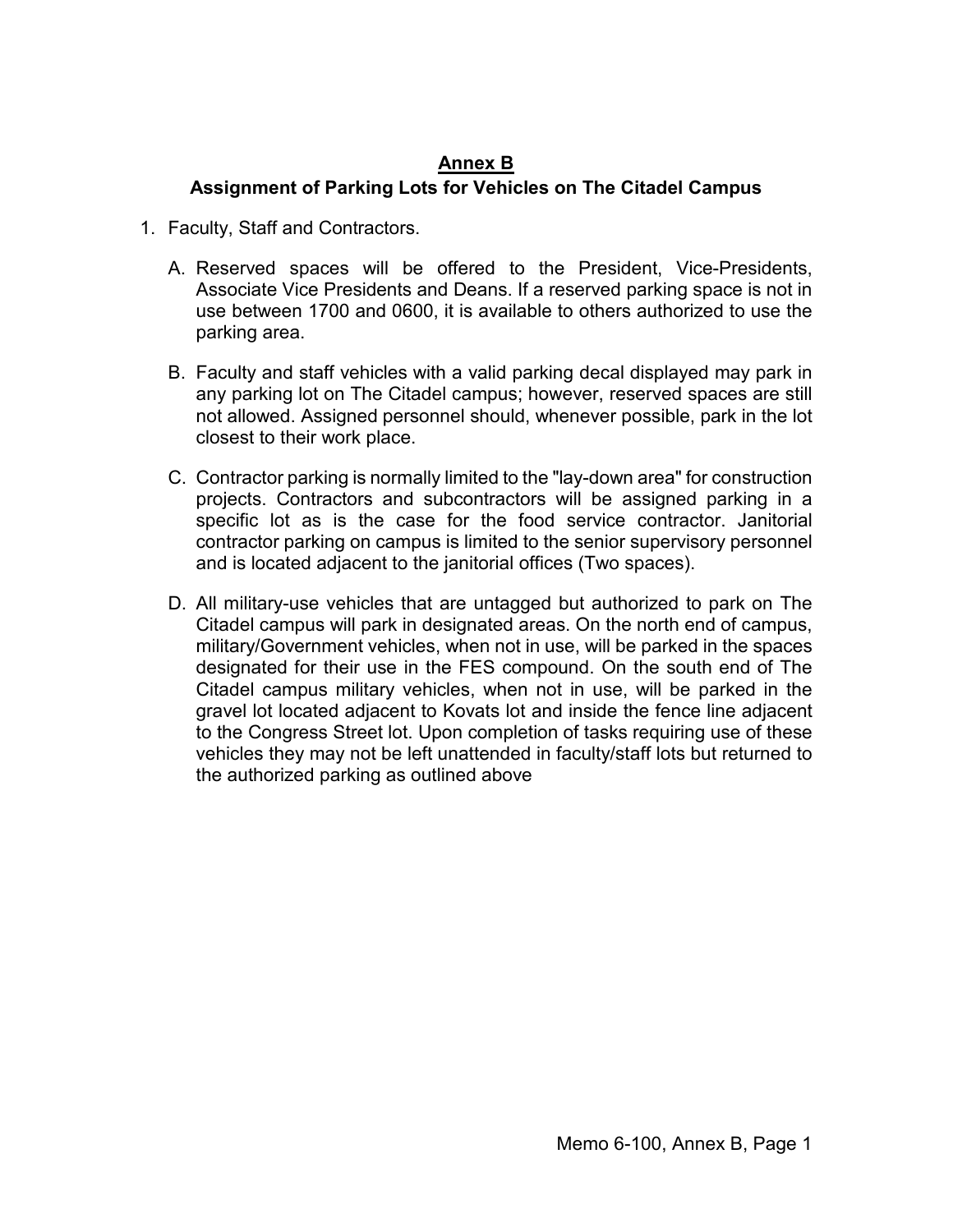2. Campus Resident Parking.

Campus residents are authorized to park in the designated parking spaces reserved for their quarters. Members of their household and visitors are authorized to park in these spaces and in other residential parking spaces not specifically reserved or designated. All motor vehicles of campus residents must display a current parking permit. Guests of campus residents must obtain and display a temporary permit while parking on campus.

- 3. Cadet Parking.
	- A. Cadet parking: On campus are designated by signage and is designated for cadet parking only. These lots are located throughout the campus.
	- B. Cadet parking: Off campus is located adjacent to the Altman Center and across Hagood Avenue at the Old City Gym at the intersection of Hagood and Fishburne and on the east side of Johnson Hagood Stadium. Junior and some Senior students of the Corps of Cadets are assigned parking in these parking lots and on campus

Weekend parking: Cadet Corps will be notified when it is Okay to move their cars onto the main Campus. Cars should remain in their assigned lots at all times unless notified by email to move them. .

4. Day Student

Day students must purchase a decal and park in any authorized lot on The Citadel Campus

5. CGC Student and Temporary Employee Parking.

Evening students must purchase a parking decal. After 1600 Monday through Friday, and on weekends, these students may park in non-cadet, non-reserved spaces.

Summer school students must purchase a summer school parking permit and may park in any cadet space unless posted otherwise.

6. Graduate Assistants.

Graduate assistants may purchase a parking permit and park in designated spaces.

7. Attendees of Summer Camps, Sports Camps, etc.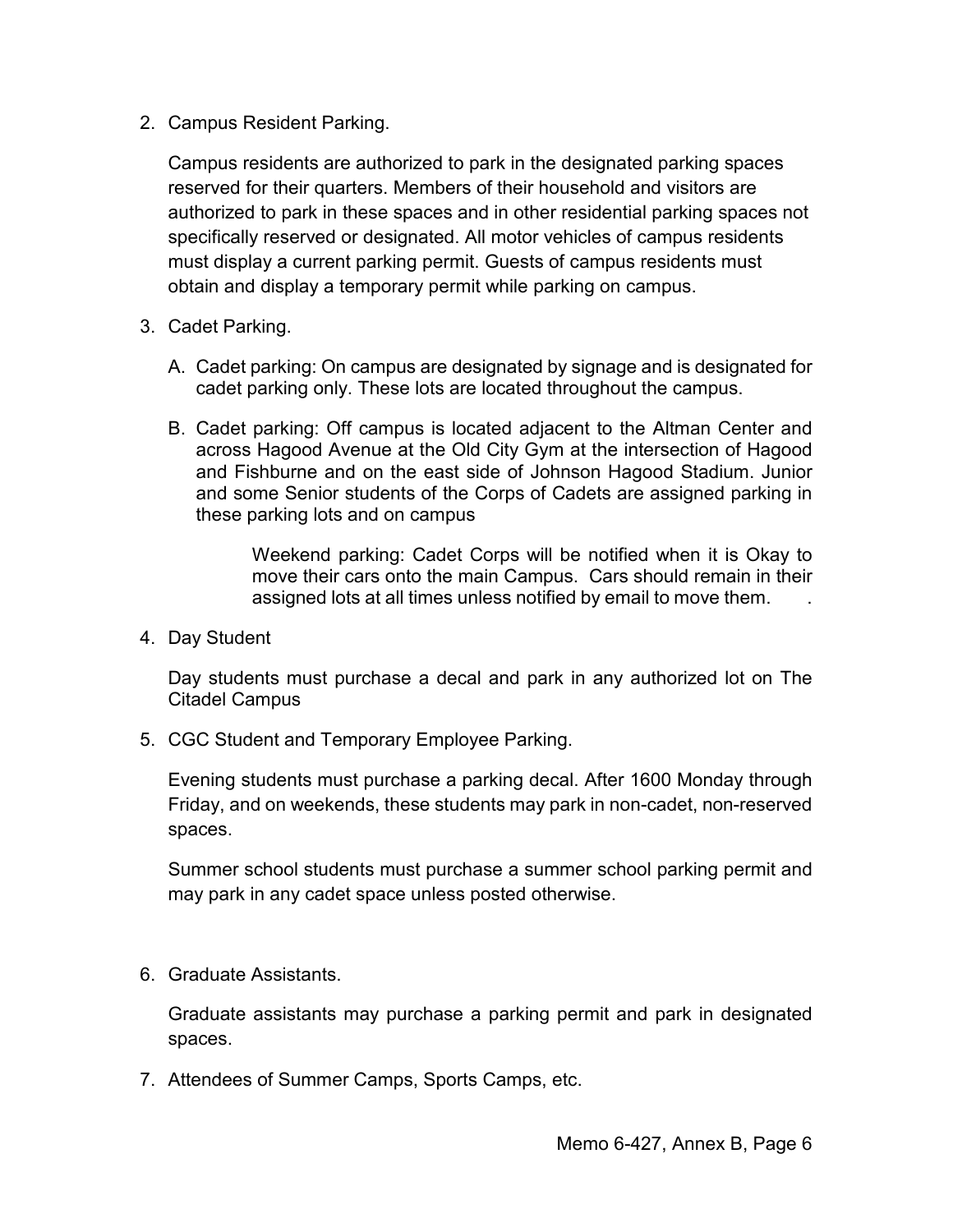- A. Symposium and convocation attendees living on campus will have designated parking by area or space in a lot as convenient to the assigned living quarters as possible.
- 8. Sports camp coaches, counsellors, and instructors residing in barracks on campus will be authorized parking in parking spaces in the immediate vicinity of their barracks. Participants staying in the barracks will park in the cadet parking lot located west of The Citadel Boiler Plant.
- 9. Mark Clark Hall Guests.

Mark Clark Hall guests will be authorized parking in visitor spaces on Avenue of Remembrance in front of Mark Clark Hall.

10.Visitors.

- A. Official visitors and guests of The Citadel College will be given specific parking locations, as determined by the Parking Director and Department of Public Safety. The sponsoring office or activity must coordinate and request the assigned parking.
- 11.Tour busses may unload passengers on campus, but must park in the Congress Street lot, if space is available. Overflow arrangements must be made with the Parking Director or Department of Public Safety.
- 12.Itinerant visitors may park in spaces on Avenue of Remembrance, P-Lots (North and South) or in other visitor spaces on campus. Parking or Public Safety Officers may also authorize visitors to park in other lots/spaces as necessary.
- 13.Visitors of housing occupants may park in un-designated spaces serving residents, in the vicinity or the host quarters. Oversized vehicles, including recreational vehicles, boats, trailers, etc., must be coordinated with Facilities & Engineering. If space is unavailable campus residents must make arrangements to locate these vehicles at an off campus location at their own expense.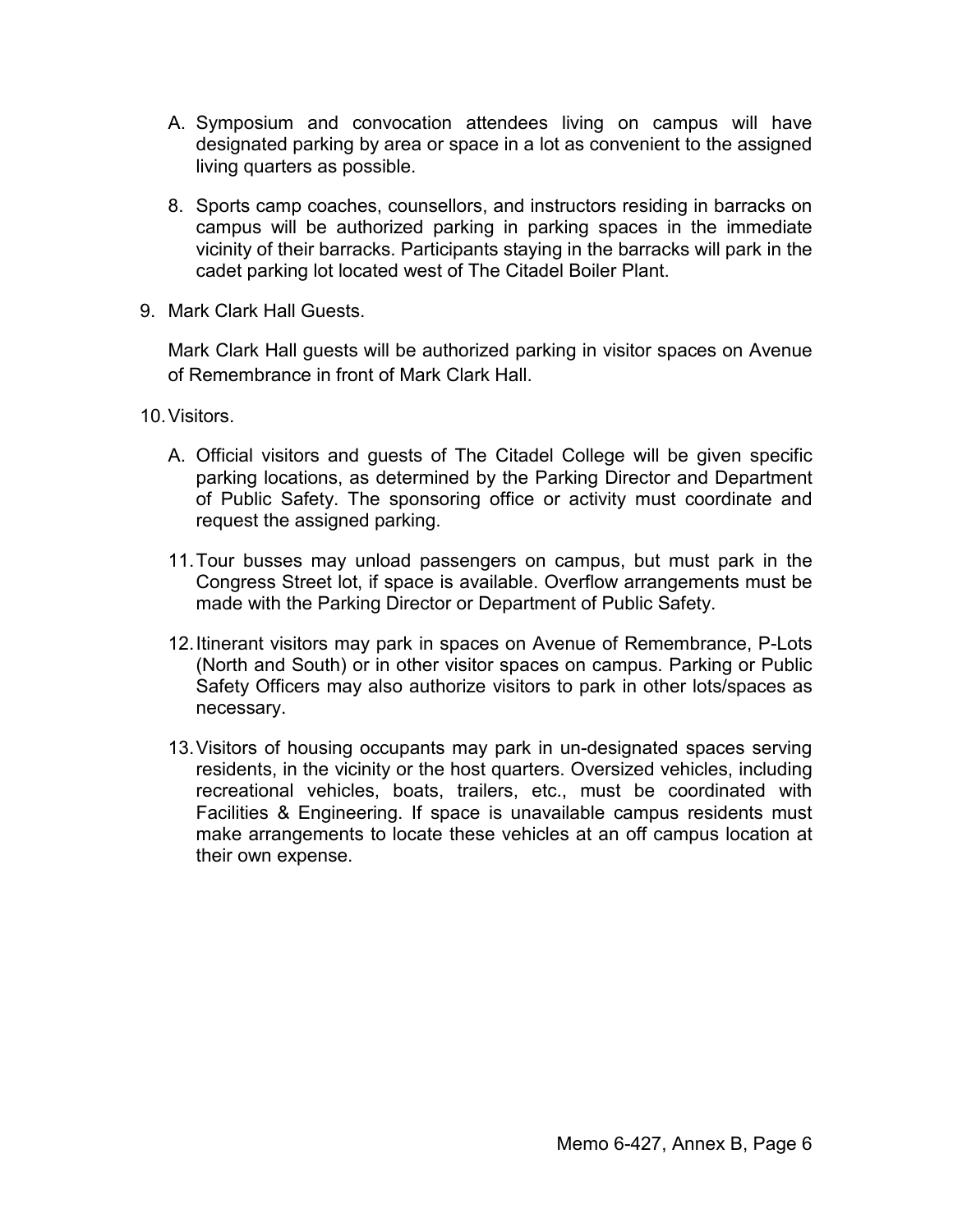- 14.Handicapped.
	- A. Visitor handicapped spaces are located on Avenue of Remembrance and in other campus parking lots on campus. When handicapped spaces are full a visitor with a valid handicapped decal/license plate may park in any campus space unless it is reserved. Public Safety personnel will make every effort to assist these guests park in a location closest to the location they work or are visiting.
	- 15.Students who require temporary handicapped parking must obtain a temporary handicapped parking permit. Public Safety will assign a designated handicapped space in the lot closest to their classes.
	- 16.Faculty, staff, interagency, and contractor personnel who temporarily require handicapped parking will be issued a temporary handicapped permit and park in the lot nearest to their work area.
- 17.Athletic Department Courtesy Vehicles.

Athletic Department courtesy vehicles will park in the I-Lot in the vicinity of Seignious Hall, Vandiver Hall, and McAlister Field House. Courtesy vehicles must be identified with a placard issued by the Parking Director or Department of Public Safety while parked on campus.

18.Motorcycle Parking.

Motorcycle parking is authorized in designated motorcycle only areas. Motorcycles must be relocated in the occurrence of a major campus event that impacts the area in which they are parked so that the area can be utilized for the event.

- 19.On Campus Special Event Parking.
	- A. McAlister Field House parking areas include all faculty and staff parking lots and the Avenue of Remembrance, as spaces are available. During basketball games, selected spaces in the immediate area of McAlister Field House are reserved for special categories of Brigadier Foundation members and guests of the College. Major events may require the use of parking spaces located at the lot located adjacent to the Alumni Center at the intersection of Congress Street and Hagood Avenue.
	- B. Mark Clark Hall evening event parking areas include the Faculty and Staff Lot adjacent to Mark Clark Hall (M-Lot), the spaces on Avenue of Remembrance and all other faculty and staff spaces on the north end of campus, as available. Parking for daytime events during the workweek is limited to the space on Avenue of Remembrance and in the General Lot.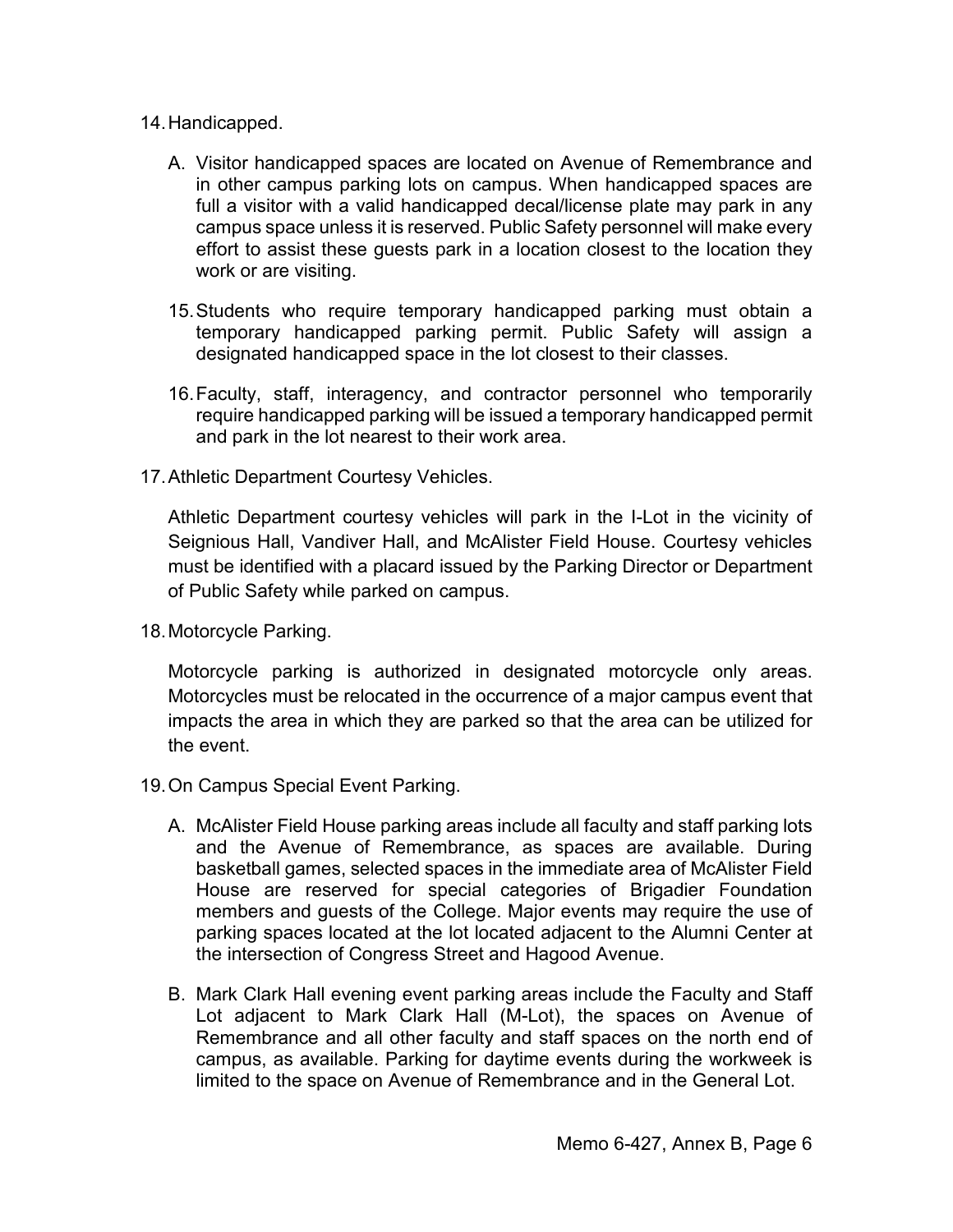- C. Chapel parking on the weekend includes all spaces on Avenue of Remembrance, the Faculty and Staff Lots adjacent to Mark Clark Hall (M-Lot), Jenkins Hall (L-Lot), and the General Lot.
- D. President's Quarters activity parking includes all spaces available on Kovats Field and at the curb on Hammond Avenue. When school is not in session, the Corps of Cadet spaces adjacent to 4th Battalion and in the Infirmary Lot will also be used.
- E. Coward Hall evening event parking includes the customer, faculty, and staff spaces adjacent to The Citadel Laundry & Dry Cleaning Plant and The Citadel's Cadet Store. Parking on the east curb of Hammond Avenue between Coward Hall and Washington Light Infantry Field (WLI) may also be used.
- F. Deas Hall parking is available in the visitor spaces at the east end of the building and in the faculty and staff spaces in the vicinity during weekends and after 1600 hours (I-Lot) and the parking at the rear of Jenkins Hall down to Letellier Hall (L-Lot). Cadet spaces are available during the summer when school is not in session.
- G. Academic Auditorium Parking:
	- 1. Parking for Jenkins Hall, Mark Clark Hall, and Grimsley Hall will be on the Avenue of Remembrance and M-Lot from 0700 to 1600 hours Monday through Friday, when the College is in session. On weekends and evenings, parking will also include the faculty and staff spaces in the vicinity of M, L, K, I, and P lots.
	- 2. Parking for Duckett Hall and Byrd Hall will be on Avenue of Remembrance and at Johnson Hagood Stadium from 0700 to 1600 hours Monday through Friday, when the College is in session. On weekends and evenings, parking will include the faculty and staff spaces behind Capers Hall, Kovats parking lot, and P lot.
	- 3. Visiting Teams will be parked in spaces nearest to the Athletic Facility in which their event is being hosted.
- H. Off Campus Special Events.

Johnson Hagood Stadium event parking is available in The Citadel controlled lots adjacent to Johnson Hagood Stadium on the east, south, and west sides of the stadium, the City Gym lot and the Medical University lot on Fishburne Street. Arrangements must be made with the Director of Parking for the Medical University of South Carolina for the use of Harbor View Tower parking garage and street level parking. Arrangements must be made with the City Department of Parks for parking in Brittlebank Park.